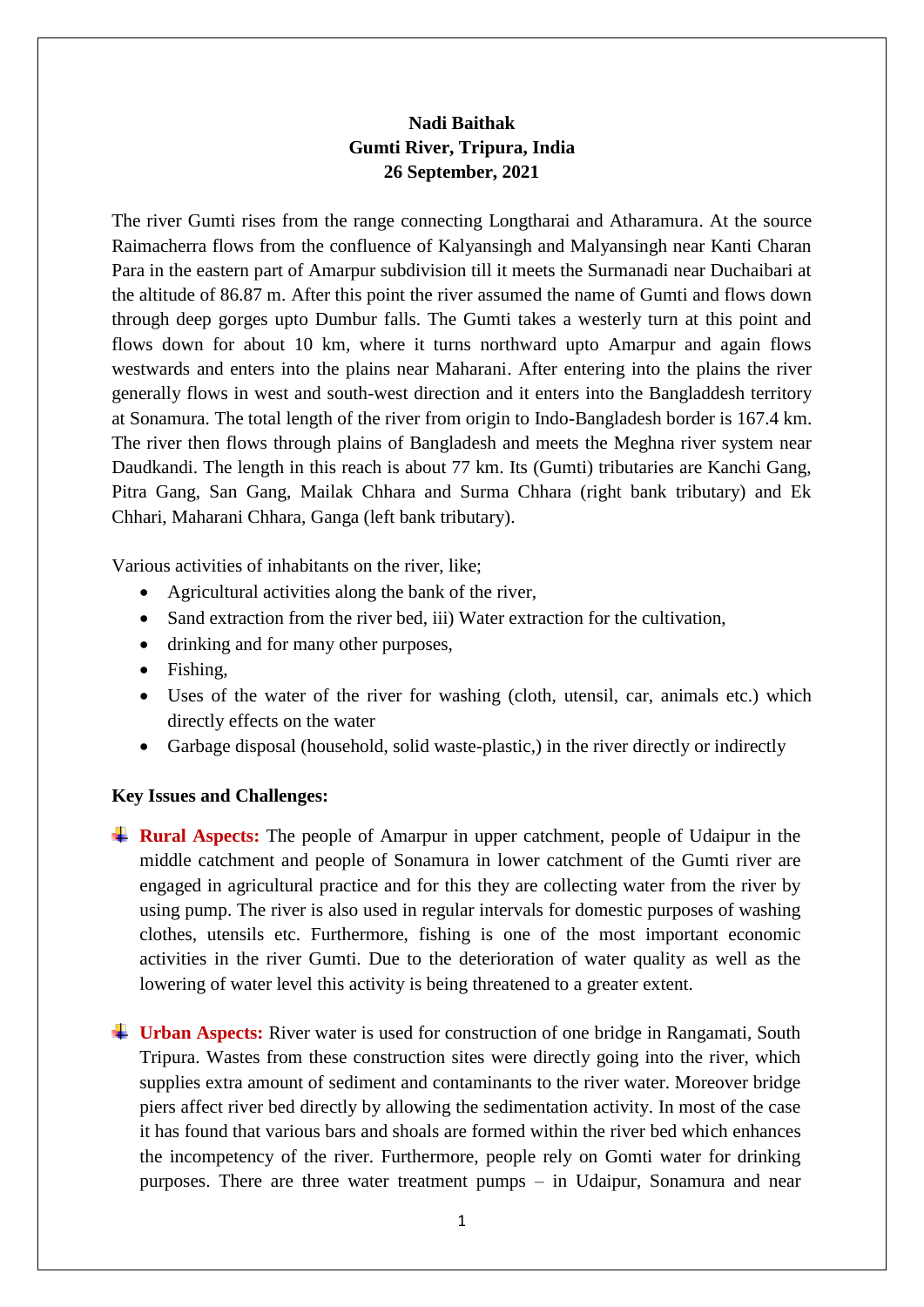Maharani Barrage – along the channel of the river catering regular drinking needs of the families dwelling there. However, people have uniformly complained about the increasing inadequacies in receiving fresh water from these purification plants. A locality of around 100 families gets drinking water for an hour or two, on a regular basis. This sufficiently justifies the need for more number of treatment plants or increasing the capacities and efficiency of the existing plants for better outcome.

In the whole catchment area of the Gumti basin, it has been noticed that there is a tendency of using the river side as toilet. Various solid wastes are being dumped by the market area and the inhabitants who are living along the channel. Due to the disposal of materials, vast amount of river water utilization and it exceeds the amount of rainfall that is received by the basin area the depth of water has been decrease.

- **Flood -** Flood caused by natural factors such as heavy rainfall and human activities is called as artificial flood or anthropogenic floods. It comes due to construction of Dams across the river and reservoirs behind the dams and its miss management.
- **Pollution -** Through this urbanization, industrialization, water withdrawal, agricultural runoff, religious and social functions the water of the river has been polluted results; Affect aquatic life, decreasing in the volume of water expecting during the monsoon period and containing disease causing bacteria.
- **Soil Erosion and Siltation of the Rudrasagar Lake -** Major soil erosion in catchment area of the lake is one of the main problems leading to decrease of lake area and decrease of lake depth.
- **Impact on Livelihood -** River erosion severely affects livelihood of riparian population with many residents becoming homeless overnight. Many of the erosion- affected people are still living near their already eroded places with a hope of re-emergence of new land. With loss of cultivable lands due to river erosion and no proper assurance from the Government about a possible resettlement, farmers are compelled to change their occupation from farming to daily labour works, which are often less rewarding.
- **EXECUTE:** Deforestation, filling, draining and degradation of wetland areas Clearing and removal of native vegetation for rapid unplanned urbanization, rural or industrial development was observed in the surveys. This not only reduces native vegetal biodiversity, but also reduces fauna biodiversity through the loss of habitat for breeding, nesting, and feeding and increased competition for existing habitat areas. Clearing further fragments remnant bush land and reduces wildlife corridors.

**Lack of Awareness, knowledge and negligence in protection by law -** Lack of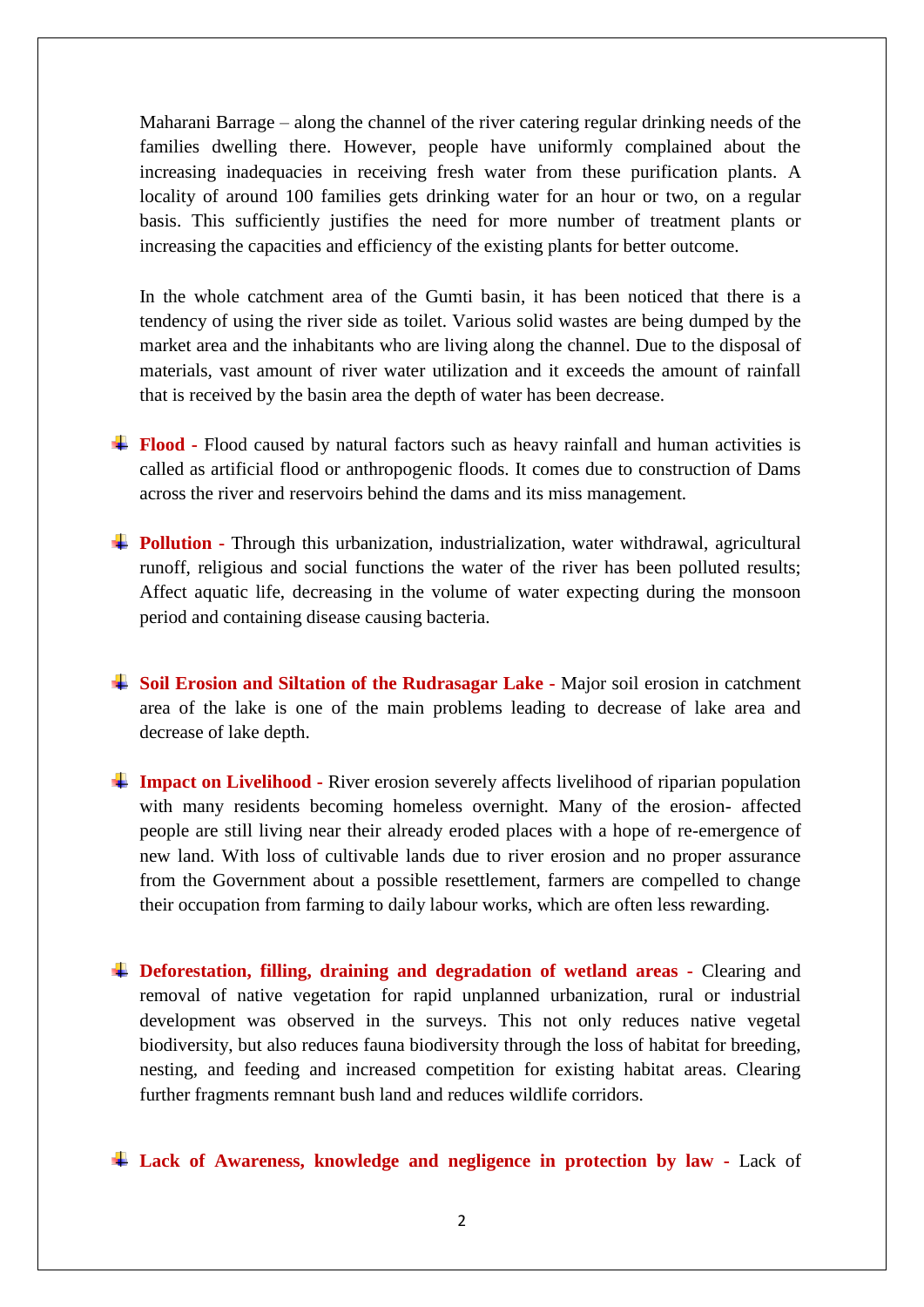awareness was observed during the survey among landowners about conserving biodiversity on their land. Many bush land remnants, including many high conservation communities, are on privately owned land, so conserving biodiversity is partly the responsibility of landowners. Every year during November to April, people from different parts of the state as well as from outside, come to visit the place for picnic purpose. It is not surprising to see the solid waste dumped by the picnic parties in the lake shoreline as well as in the lake water itself. Not even a single step has been taken by the concerned authority to protect these polluting activities by the picnic parties. Not even a signboard or banner has been put up in this area to prevent the lake from contamination by these anthropogenic activities.

## **Key Entry Points towards Sustainability:**

The river basin is affected by different kind of human interventions. The effects were profound in the areas where settlements are more. From its origin in Dumbur upto Sonamura towards downstream, human intervention has been observed in Amarpur, Udaipur and Sonamura subdivisions. In all these places, the river is experiencing a big water crisis due to the lack of supply of water upstream and immense extraction of water from the river as part of drinking and other purposes.

In the Amarpur subdivision it has been found that the land is fertile and the alluvium type of soil provides more production to the local people in agriculture. So there is more cultivable land in this subdivision and water is mostly needed for boro paddy cultivation during the dry winters. From the locals, it has been found that there are about 200 irrigation pumps on the river at Amarpur subdivision.

In the Udaipur subdivision, the water is more polluted near the town where the disposal of wastes makes the river water unhealthy. Along the whole channel of the Gumti, the river health is more disturbed at Udaipur than other areas.

Towards downstream of the Gumti at Sonamura, the river is not so much affected by human intervention in comparison to the other segments. Apart from this, many other activities are performed by the common people, such as, the construction of barrage, run off of many chemicals and pesticides from the agricultural fields cause harm to the river ecosystem. As a result the river is moving towards its dying phase.

To save the lifeline of the towns nearer to the river bank, some measures should be taken mainly from the administrative side. Some possible measure follows:

- Deforestation should be stopped in the catchment of the river to sustain the supply of water and to control excess of sediment supply to the river.
- Lifting of uncontrolled and excess amount of water from the river should be stopped to sustain the regular supply of water in the river. Illegal lifting should totally be banned.